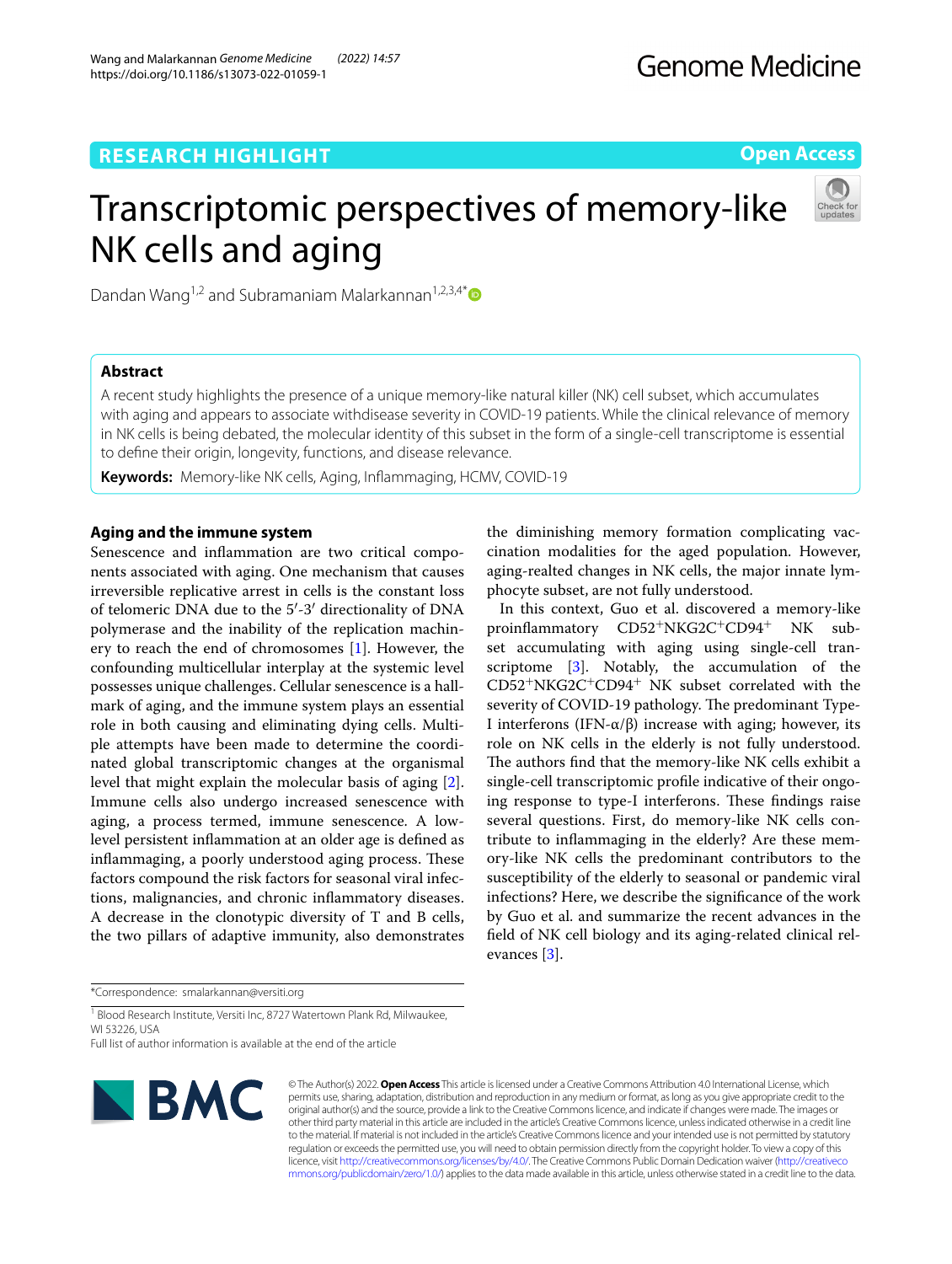# **The paradigm of immune memory in NK cells**

NK cells are one of the major efector lymphocytes and have the unique ability to identify infected cells. However, they neither use clonotypic receptors for their development nor use them to mediate their functions. Interactions between MHC Class-I on target cells and the killer immunoglobulin-like receptors in NK cells primarily lead to self-recognition and, therefore, inhibition. Thus, intracellular pathogens that evade  $CD8<sup>+</sup>$  T cells by downregulating MHC Class-I surface expression are vulnerable to NK cell-mediated clearance. In this aspect, NK cells and  $CDS<sup>+</sup>$  T cells represent the innate and adaptive arms of immunity against pathogens, including viruses. This dogma was challenged with the recent discovery of memory-like NK cells [\[4](#page-2-3)].

The formation of memory-like NK cells has been extensively investigated in both mice and humans [[5](#page-2-4)]. Murine cytomegalovirus (MCMV) infection is a primary model that helped to establish the phenomenon of memorylike NK cells [[6\]](#page-2-5). Later studies confrmed the existence of memory-like NK cells in mice using antigens from viruses including infuenza, vesicular stomatitis virus (VSV), and human immunodefciency virus type 1 (HIV-1) [[7\]](#page-2-6). Secondary infections with vaccinia and herpes simplex virus type 2 (HSV-2) resulted in the expansion of memory-like NK cells and protection. HCMV infections lead to the generation of NKG2C<sup>+</sup>CD94<sup>+</sup> NK subset in humans [[8\]](#page-2-7). Recognition of viral proteins such as m157 of MCMV by Ly49H or viral peptides, including UL40 derived VMAPRTLIL, presented by HLA-E recognized by NKG2C/CD94 complex results in the activation and generation of memory-like NK cells. However, the mechanism that sustains their continued proliferation and existence is yet to be fully defned. Emerging evidence indicates that IL-12R signaling may play a role in developing memory NK cells. IL-12-mediated STAT4 activation is necessary for generating MCMV-specifc memory NK cells. Treating NK cells with IL-12, IL-18, and lowdose IL-15 induced memory-like, long-lived NK cells. Additional work is warranted to determine the mechanisms and requirements for sustaining and reactivating memory-like NK cells.

NK cells are the major efector lymphocytes that counter HCMV infections, which presents a major threat to immune-compromised patients, including HIV-infected patients or transplant recipients. HCMV is also a signifcant cause of infection-related congenital defects and abortion. Thus, the work by Guo et al. on HCMV-seropositive and older individuals represent a advancement in our understanding of the potential infammaging caused by memory-like NK cells [\[3\]](#page-2-2). Although memory-like NK cells do not utilize clonotypic receptors, they recognize viral peptide-loaded non-classical MHC

Class-I molecule, HLA-E using the NKG2C receptor [\[9](#page-2-8)]. The evolutionary adaptation of germline-encoded nonclonotypic NKG2C recognizing HCMV protein derived epitopes on HLA-E parallels the features of adaptive immune cells. However, the complexity of these receptor-ligand interactions does not end with this uniqueness. HLA-E, which is widely expressed on multiple cell types, also presents peptides from leader sequences of classical MHC Class-I or integral peptides of heat shock proteins to another family member, NKG2A, on NK cells. This interaction between HLA-E with self-peptides and NKG2A leads to self-recognition and inhibition of NK cells. Moreover, the affinity of UL40 peptide-loaded HLA-E to NKG2C is much higher than that to NKG2A. Thus, the immune system prefers to activate and generate the memory-like CD52<sup>+</sup>NKG2C<sup>+</sup>CD94<sup>+</sup> NK cells during viral infections.

While the current fnding from Guo et al. [[3\]](#page-2-2). is exciting and sets the stage for future studies, it also raises a number of questions. What are the functions of memorylike NK cells during acute or chronic viral infections? Do they play similar roles against HCMV and SARS-CoV-2 infections? Infammaging is not a common clinical presentation during HCMV reactivation from latency; however, SARS-CoV-2 infections lead to severe septic-like inflammations in older individuals. Thus, it appears that there may be subsets of memory-like NK cells that predominate depending on the type of infection. We do not know if HLA-E presents any antigenic epitope from SARS-CoV-2 that NKG2C recognizes. Homozygous or heterozygous deletion of the *NKG2C* allele has been associated with the severity of COVID-19 pathology that requires hospitalization and ICU admission [[10\]](#page-2-9). Same genetic alteration in *NKG2C* allele was shown earlier as a risk factor for severe HCMV viremia [[11\]](#page-2-10). Similarly, an HLA-E\*0101 allele predominantly present among the European population is associated with hospitalization and hospitalization in the ICU following SARS-CoV-2 infection  $[10]$  $[10]$ . These two genetic variants were independent risk factors for severe COVID-19. Tus, the memory-like NK cell subset may play a dual role. Lack of this subset leads to uncontrolled viral growth; however, overactivation may cause them to contribute to infammaging. In this context, the fndings from Guo et al. demonstrate the presence of a higher number of memory-like NK cells, indicatingthat they are an essential component of the innate immune system [\[3](#page-2-2)].

# **Remaining questions and conclusions**

Memory-like NK cells hold promise for novel cell-targeted therapies. However, the following questions need to be addressed in the near future. How do memorylike adaptive NK cells develop? What subset of mature